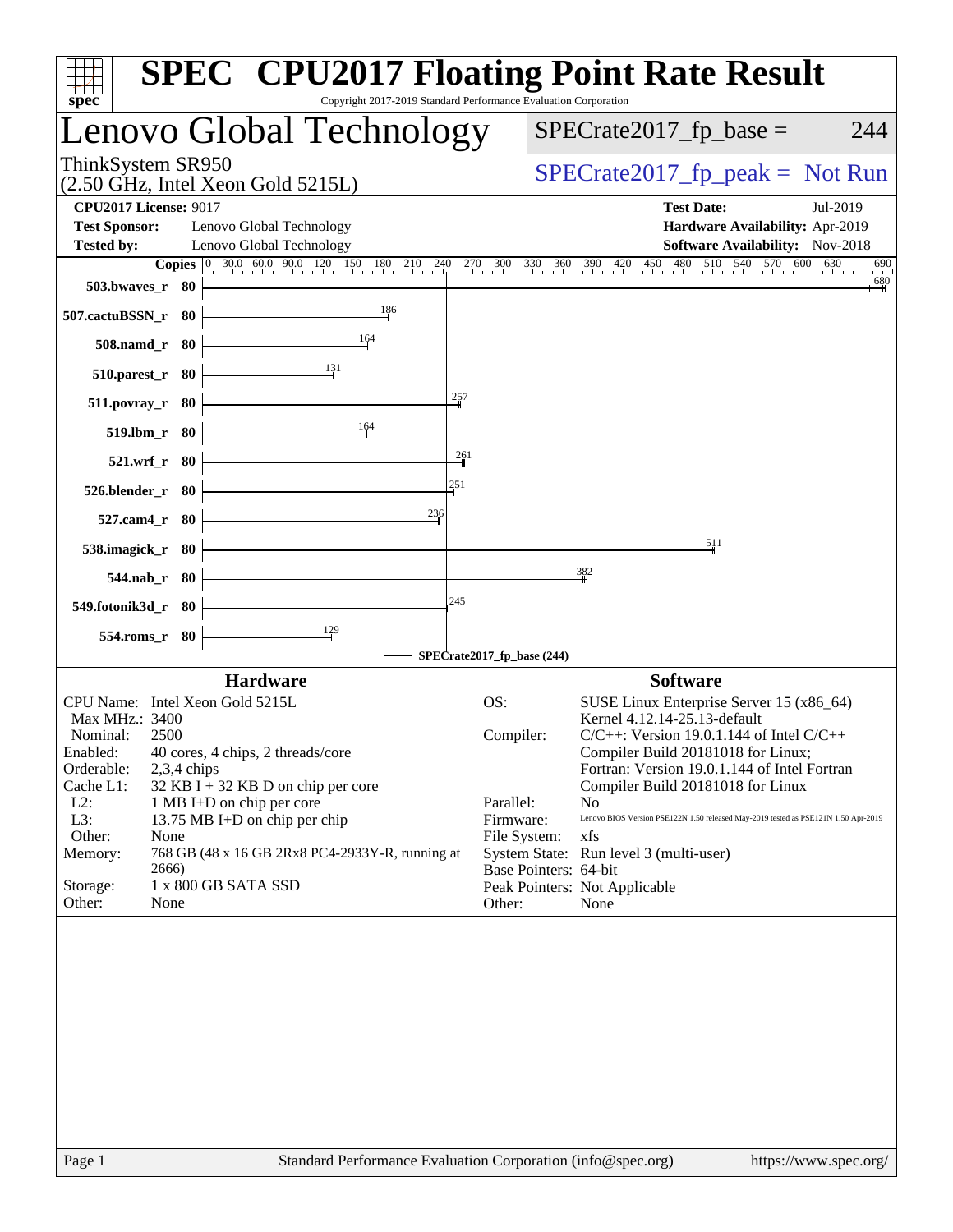

### Lenovo Global Technology

 $SPECTate2017<sub>fr</sub> base = 244$ 

(2.50 GHz, Intel Xeon Gold 5215L)

 $SPECTate2017<sub>fr</sub> peak = Not Run$ 

**[CPU2017 License:](http://www.spec.org/auto/cpu2017/Docs/result-fields.html#CPU2017License)** 9017 **[Test Date:](http://www.spec.org/auto/cpu2017/Docs/result-fields.html#TestDate)** Jul-2019

**[Test Sponsor:](http://www.spec.org/auto/cpu2017/Docs/result-fields.html#TestSponsor)** Lenovo Global Technology **[Hardware Availability:](http://www.spec.org/auto/cpu2017/Docs/result-fields.html#HardwareAvailability)** Apr-2019 **[Tested by:](http://www.spec.org/auto/cpu2017/Docs/result-fields.html#Testedby)** Lenovo Global Technology **[Software Availability:](http://www.spec.org/auto/cpu2017/Docs/result-fields.html#SoftwareAvailability)** Nov-2018

#### **[Results Table](http://www.spec.org/auto/cpu2017/Docs/result-fields.html#ResultsTable)**

|                           | <b>Base</b>   |                |                | <b>Peak</b>    |            |                |       |               |                |              |                |              |                |              |
|---------------------------|---------------|----------------|----------------|----------------|------------|----------------|-------|---------------|----------------|--------------|----------------|--------------|----------------|--------------|
| <b>Benchmark</b>          | <b>Copies</b> | <b>Seconds</b> | Ratio          | <b>Seconds</b> | Ratio      | <b>Seconds</b> | Ratio | <b>Copies</b> | <b>Seconds</b> | <b>Ratio</b> | <b>Seconds</b> | <b>Ratio</b> | <b>Seconds</b> | <b>Ratio</b> |
| 503.bwaves_r              | 80            | 1176           | 682            | 1203           | 667        | 1180           | 680   |               |                |              |                |              |                |              |
| 507.cactuBSSN r           | 80            | 544            | 186            | 546            | 185        | 545            | 186   |               |                |              |                |              |                |              |
| $508$ .namd $r$           | 80            | 462            | 164            | 465            | 163        | 461            | 165   |               |                |              |                |              |                |              |
| 510.parest_r              | 80            | 1603           | 131            | 1602           | 131        | 1608           | 130   |               |                |              |                |              |                |              |
| 511.povray_r              | 80            | 725            | 258            | 726            | 257        | 730            | 256   |               |                |              |                |              |                |              |
| 519.1bm r                 | 80            | 515            | 164            | 517            | 163        | 515            | 164   |               |                |              |                |              |                |              |
| $521$ .wrf r              | 80            | 691            | 259            | 686            | 261        | 686            | 261   |               |                |              |                |              |                |              |
| 526.blender r             | 80            | <b>486</b>     | 251            | 487            | 250        | 485            | 251   |               |                |              |                |              |                |              |
| $527.cam4_r$              | 80            | 595            | 235            | 593            | 236        | 593            | 236   |               |                |              |                |              |                |              |
| 538.imagick_r             | 80            | 389            | 511            | 390            | 510        | 389            | 512   |               |                |              |                |              |                |              |
| 544.nab r                 | 80            | 351            | 384            | 355            | 380        | 352            | 382   |               |                |              |                |              |                |              |
| 549.fotonik3d r           | 80            | 1281           | 243            | 1274           | 245        | 1275           | 245   |               |                |              |                |              |                |              |
| $554$ .roms $r$           | 80            | 989            | 129            | 989            | <u>129</u> | 986            | 129   |               |                |              |                |              |                |              |
| $SPECrate2017_fp\_base =$ |               |                | 244            |                |            |                |       |               |                |              |                |              |                |              |
| $SPECrate2017_fp_peak =$  |               |                | <b>Not Run</b> |                |            |                |       |               |                |              |                |              |                |              |

Results appear in the [order in which they were run](http://www.spec.org/auto/cpu2017/Docs/result-fields.html#RunOrder). Bold underlined text [indicates a median measurement](http://www.spec.org/auto/cpu2017/Docs/result-fields.html#Median).

#### **[Submit Notes](http://www.spec.org/auto/cpu2017/Docs/result-fields.html#SubmitNotes)**

 The numactl mechanism was used to bind copies to processors. The config file option 'submit' was used to generate numactl commands to bind each copy to a specific processor. For details, please see the config file.

#### **[Operating System Notes](http://www.spec.org/auto/cpu2017/Docs/result-fields.html#OperatingSystemNotes)**

Stack size set to unlimited using "ulimit -s unlimited"

#### **[General Notes](http://www.spec.org/auto/cpu2017/Docs/result-fields.html#GeneralNotes)**

Environment variables set by runcpu before the start of the run: LD LIBRARY PATH = "/home/cpu2017-1.0.5-ic19.0u1/lib/intel64"

 Binaries compiled on a system with 1x Intel Core i9-7900X CPU + 32GB RAM memory using Redhat Enterprise Linux 7.5 Transparent Huge Pages enabled by default Prior to runcpu invocation Filesystem page cache synced and cleared with: sync; echo 3> /proc/sys/vm/drop\_caches runcpu command invoked through numactl i.e.: numactl --interleave=all runcpu <etc> NA: The test sponsor attests, as of date of publication, that CVE-2017-5754 (Meltdown)

**(Continued on next page)**

| Page 2 | Standard Performance Evaluation Corporation (info@spec.org)<br>https://www.spec.org/ |
|--------|--------------------------------------------------------------------------------------|
|--------|--------------------------------------------------------------------------------------|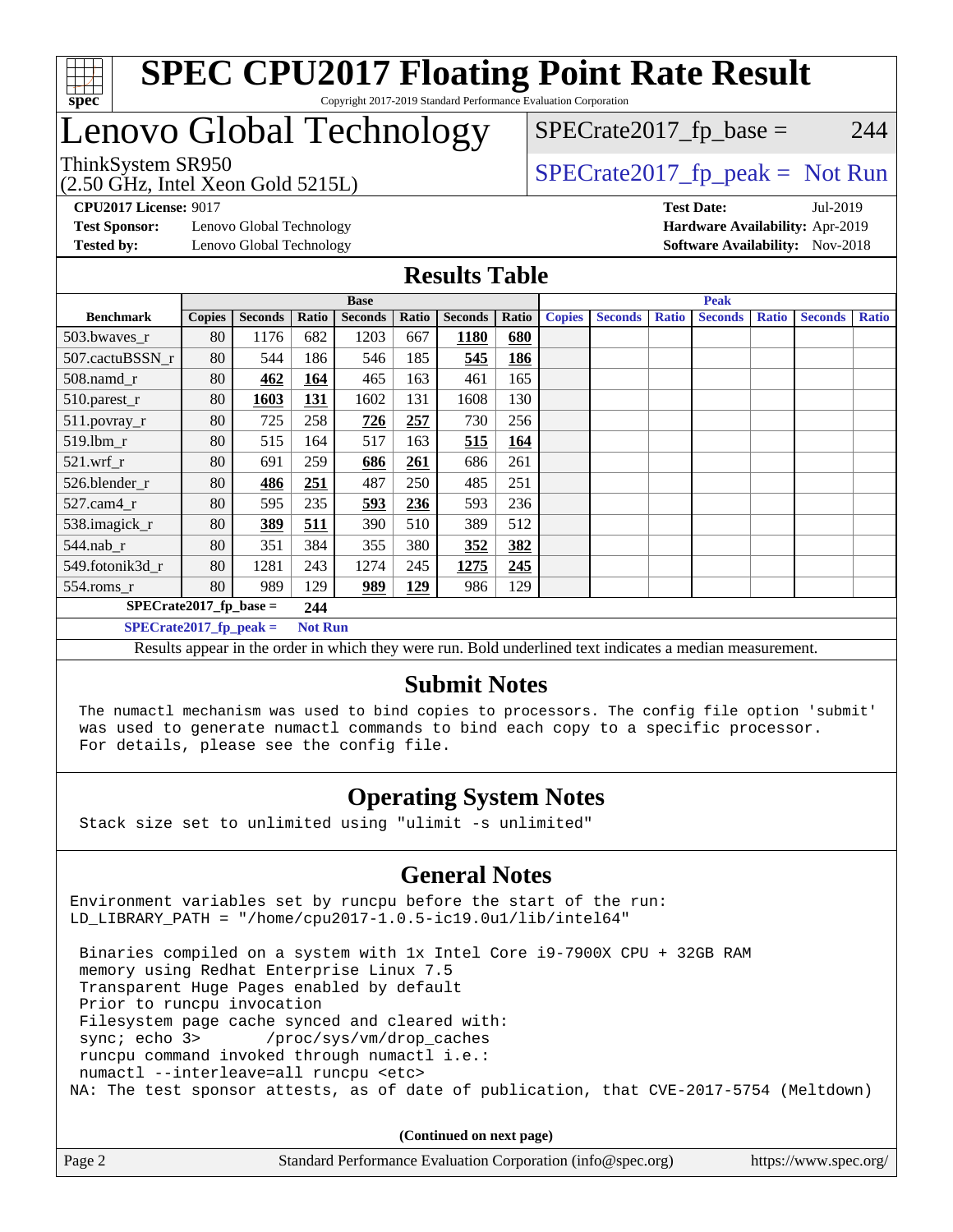

### Lenovo Global Technology

 $SPECTate2017<sub>fr</sub> base = 244$ 

(2.50 GHz, Intel Xeon Gold 5215L)

ThinkSystem SR950<br>  $SPECTI<sub>50</sub> CH<sub>51</sub> Intel Yeson Gold 5215I$   $SPECTI<sub>51</sub> CH 5215I$   $SPECTI<sub>50</sub> CH 5215I$ 

**[Test Sponsor:](http://www.spec.org/auto/cpu2017/Docs/result-fields.html#TestSponsor)** Lenovo Global Technology **[Hardware Availability:](http://www.spec.org/auto/cpu2017/Docs/result-fields.html#HardwareAvailability)** Apr-2019 **[Tested by:](http://www.spec.org/auto/cpu2017/Docs/result-fields.html#Testedby)** Lenovo Global Technology **[Software Availability:](http://www.spec.org/auto/cpu2017/Docs/result-fields.html#SoftwareAvailability)** Nov-2018

**[CPU2017 License:](http://www.spec.org/auto/cpu2017/Docs/result-fields.html#CPU2017License)** 9017 **[Test Date:](http://www.spec.org/auto/cpu2017/Docs/result-fields.html#TestDate)** Jul-2019

#### **[General Notes \(Continued\)](http://www.spec.org/auto/cpu2017/Docs/result-fields.html#GeneralNotes)**

is mitigated in the system as tested and documented. Yes: The test sponsor attests, as of date of publication, that CVE-2017-5753 (Spectre variant 1) is mitigated in the system as tested and documented. Yes: The test sponsor attests, as of date of publication, that CVE-2017-5715 (Spectre variant 2) is mitigated in the system as tested and documented. Yes: The test sponsor attests, as of date of publication, that CVE-2018-3640 (Spectre variant 3a) is mitigated in the system as tested and documented. Yes: The test sponsor attests, as of date of publication, that CVE-2018-3639 (Spectre variant 4) is mitigated in the system as tested and documented.

#### **[Platform Notes](http://www.spec.org/auto/cpu2017/Docs/result-fields.html#PlatformNotes)**

Page 3 Standard Performance Evaluation Corporation [\(info@spec.org\)](mailto:info@spec.org) <https://www.spec.org/> BIOS configuration: Choose Operating Mode set to Maximum Performance Choose Operating Mode set to Custom Mode Intel Virtualization Technology set to Disable MONITOR/MWAIT set to Enable Sysinfo program /home/cpu2017-1.0.5-ic19.0u1/bin/sysinfo Rev: r5974 of 2018-05-19 9bcde8f2999c33d61f64985e45859ea9 running on linux-u1b8 Tue Jul 30 09:59:57 2019 SUT (System Under Test) info as seen by some common utilities. For more information on this section, see <https://www.spec.org/cpu2017/Docs/config.html#sysinfo> From /proc/cpuinfo model name : Intel(R) Xeon(R) Gold 5215L CPU @ 2.50GHz 4 "physical id"s (chips) 80 "processors" cores, siblings (Caution: counting these is hw and system dependent. The following excerpts from /proc/cpuinfo might not be reliable. Use with caution.) cpu cores : 10 siblings : 20 physical 0: cores 0 1 2 3 4 8 9 10 11 12 physical 1: cores 0 1 2 3 4 8 9 10 11 12 physical 2: cores 0 1 2 3 4 8 9 10 11 12 physical 3: cores 0 1 2 3 4 8 9 10 11 12 From lscpu: Architecture: x86\_64 CPU op-mode(s): 32-bit, 64-bit Byte Order: Little Endian  $CPU(s):$  80 On-line CPU(s) list: 0-79 Thread(s) per core: 2 Core(s) per socket: 10 **(Continued on next page)**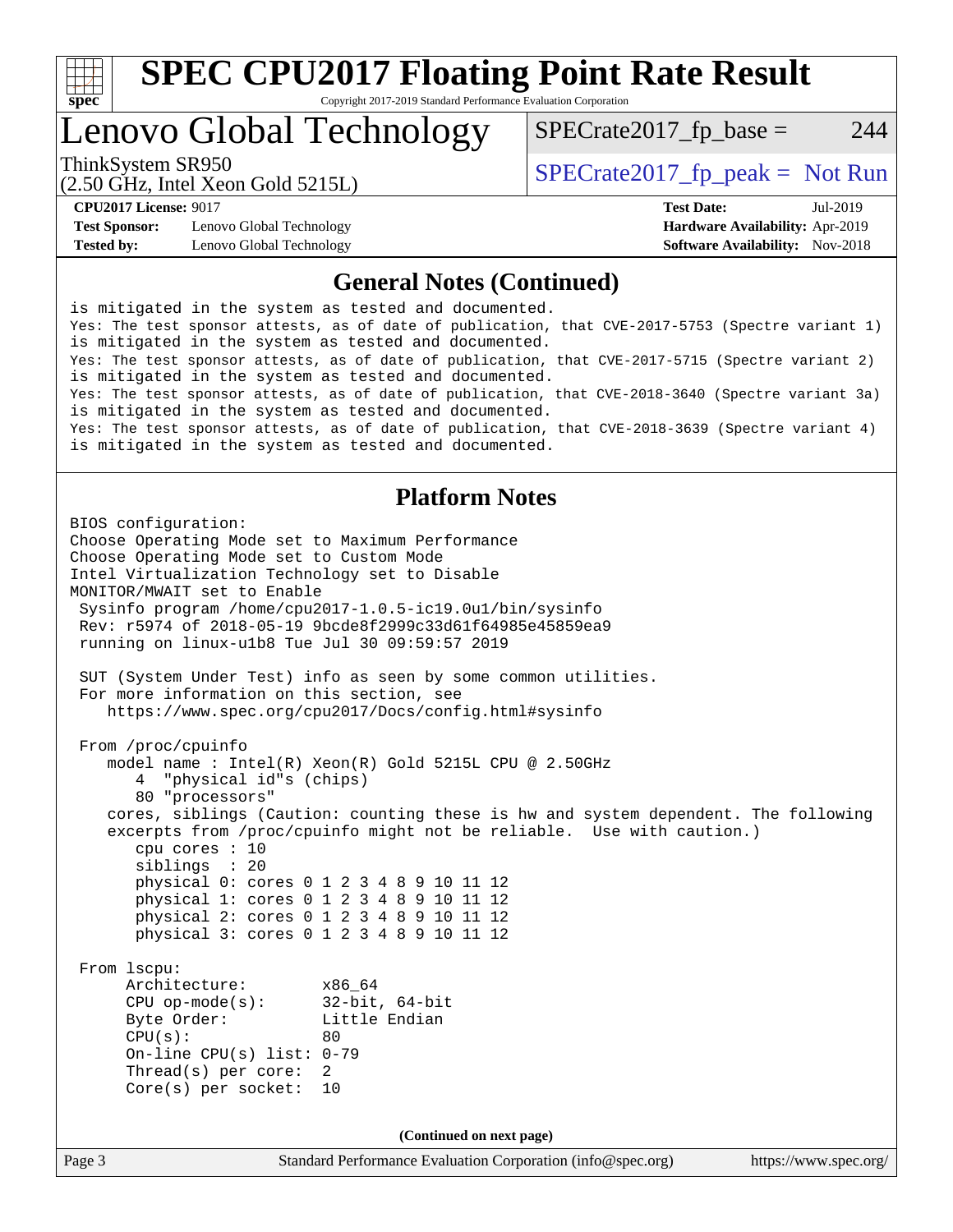

# Lenovo Global Technology

 $SPECrate2017_fp\_base = 244$ 

(2.50 GHz, Intel Xeon Gold 5215L)

ThinkSystem SR950<br>  $(2.50 \text{ GHz})$  Intel Xeon Gold 5215L)

**[CPU2017 License:](http://www.spec.org/auto/cpu2017/Docs/result-fields.html#CPU2017License)** 9017 **[Test Date:](http://www.spec.org/auto/cpu2017/Docs/result-fields.html#TestDate)** Jul-2019

**[Test Sponsor:](http://www.spec.org/auto/cpu2017/Docs/result-fields.html#TestSponsor)** Lenovo Global Technology **[Hardware Availability:](http://www.spec.org/auto/cpu2017/Docs/result-fields.html#HardwareAvailability)** Apr-2019 **[Tested by:](http://www.spec.org/auto/cpu2017/Docs/result-fields.html#Testedby)** Lenovo Global Technology **[Software Availability:](http://www.spec.org/auto/cpu2017/Docs/result-fields.html#SoftwareAvailability)** Nov-2018

#### **[Platform Notes \(Continued\)](http://www.spec.org/auto/cpu2017/Docs/result-fields.html#PlatformNotes)**

| Socket(s):                     | 4                                                                                    |
|--------------------------------|--------------------------------------------------------------------------------------|
| NUMA $node(s):$                | 4                                                                                    |
| Vendor ID:                     | GenuineIntel                                                                         |
| CPU family:                    | 6                                                                                    |
| Model:                         | 85                                                                                   |
| Model name:                    | Intel(R) Xeon(R) Gold 5215L CPU @ 2.50GHz                                            |
| Stepping:                      | 6                                                                                    |
| CPU MHz:                       | 2500.000                                                                             |
| $CPU$ $max$ $MHz$ :            | 3400.0000                                                                            |
| CPU min MHz:                   | 1000.0000                                                                            |
| BogoMIPS:                      | 5000.00                                                                              |
| Virtualization:                | $VT - x$                                                                             |
| L1d cache:                     | 32K                                                                                  |
| Lli cache:                     | 32K                                                                                  |
| $L2$ cache:                    | 1024K                                                                                |
| L3 cache:                      | 14080K                                                                               |
| NUMA $node0$ $CPU(s):$         | $0 - 9, 40 - 49$                                                                     |
| NUMA nodel CPU(s):             | 10-19,50-59                                                                          |
| NUMA node2 CPU(s): 20-29,60-69 |                                                                                      |
| NUMA node3 CPU(s): 30-39,70-79 |                                                                                      |
| Flaqs:                         | fpu vme de pse tsc msr pae mce cx8 apic sep mtrr pge mca cmov                        |
|                                | pat pse36 clflush dts acpi mmx fxsr sse sse2 ss ht tm pbe syscall nx pdpelgb rdtscp  |
|                                | lm constant_tsc art arch_perfmon pebs bts rep_good nopl xtopology nonstop_tsc cpuid  |
|                                | aperfmperf pni pclmulqdq dtes64 monitor ds_cpl vmx smx est tm2 ssse3 sdbg fma cx16   |
|                                | xtpr pdcm pcid dca sse4_1 sse4_2 x2apic movbe popcnt tsc_deadline_timer aes xsave    |
|                                |                                                                                      |
|                                | avx f16c rdrand lahf_lm abm 3dnowprefetch cpuid_fault epb cat_13 cdp_13              |
|                                | invpcid_single ssbd mba ibrs ibpb stibp tpr_shadow vnmi flexpriority ept vpid        |
|                                | fsgsbase tsc_adjust bmil hle avx2 smep bmi2 erms invpcid rtm cqm mpx rdt_a avx512f   |
|                                | avx512dq rdseed adx smap clflushopt clwb intel_pt avx512cd avx512bw avx512vl         |
|                                | xsaveopt xsavec xgetbvl xsaves cqm_llc cqm_occup_llc cqm_mbm_total cqm_mbm_local     |
|                                | dtherm ida arat pln pts pku ospke avx512_vnni flush_lld arch_capabilities            |
|                                |                                                                                      |
| /proc/cpuinfo cache data       |                                                                                      |
| cache size $: 14080$ KB        |                                                                                      |
|                                |                                                                                      |
|                                | From numactl --hardware WARNING: a numactl 'node' might or might not correspond to a |
| physical chip.                 |                                                                                      |
| $available: 4 nodes (0-3)$     |                                                                                      |
|                                | node 0 cpus: 0 1 2 3 4 5 6 7 8 9 40 41 42 43 44 45 46 47 48 49                       |
| node 0 size: 193118 MB         |                                                                                      |
| node 0 free: 189696 MB         |                                                                                      |
|                                | node 1 cpus: 10 11 12 13 14 15 16 17 18 19 50 51 52 53 54 55 56 57 58 59             |
| node 1 size: 193486 MB         |                                                                                      |
| node 1 free: 193213 MB         |                                                                                      |
|                                | node 2 cpus: 20 21 22 23 24 25 26 27 28 29 60 61 62 63 64 65 66 67 68 69             |
| node 2 size: 193515 MB         |                                                                                      |
| node 2 free: 193175 MB         |                                                                                      |
|                                |                                                                                      |

**(Continued on next page)**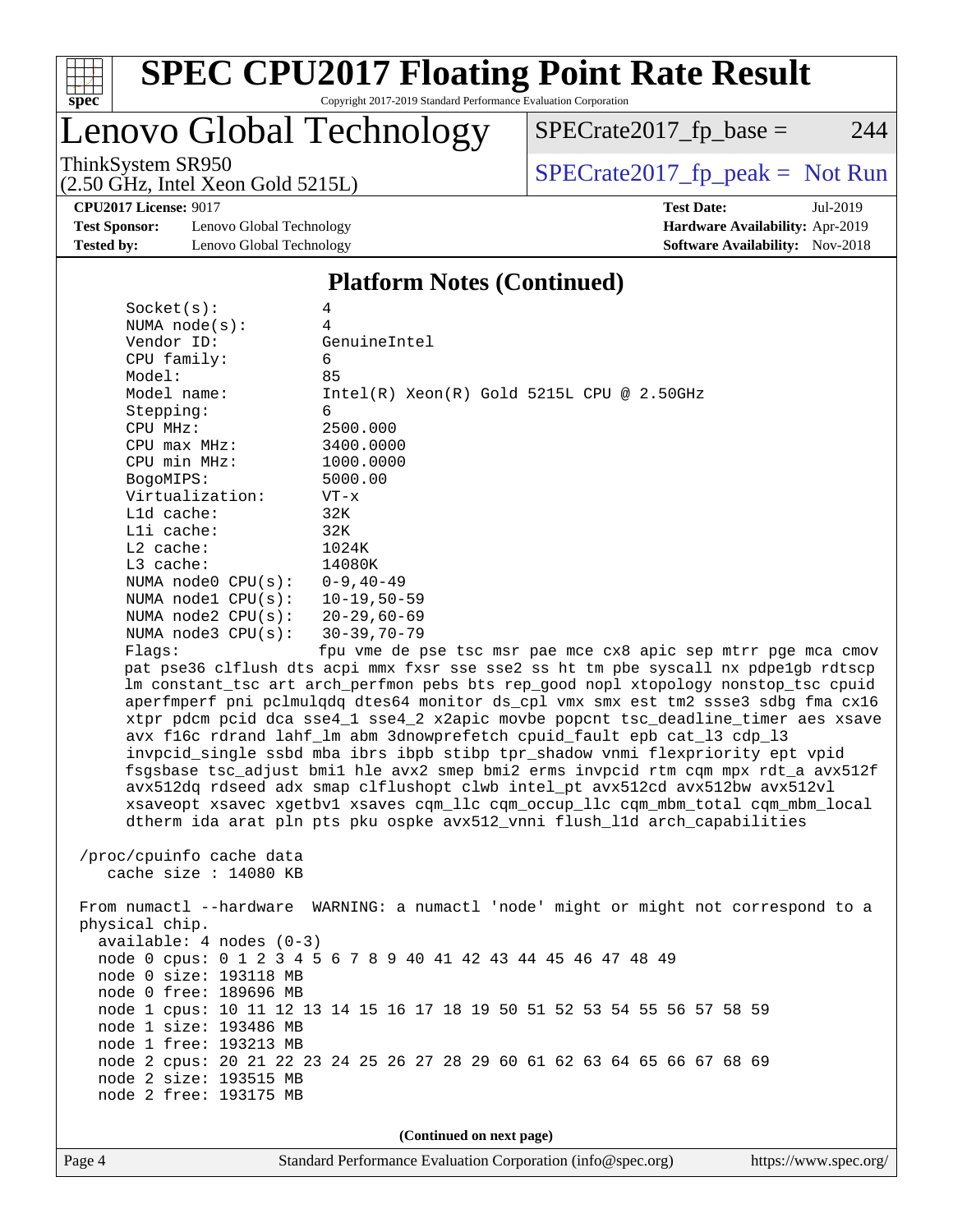| <b>SPEC CPU2017 Floating Point Rate Result</b><br>Copyright 2017-2019 Standard Performance Evaluation Corporation<br>spec <sup>®</sup>                                                                                                                                                                                                                                                                                                                                                                  |                                                                                                     |
|---------------------------------------------------------------------------------------------------------------------------------------------------------------------------------------------------------------------------------------------------------------------------------------------------------------------------------------------------------------------------------------------------------------------------------------------------------------------------------------------------------|-----------------------------------------------------------------------------------------------------|
| Lenovo Global Technology                                                                                                                                                                                                                                                                                                                                                                                                                                                                                | $SPECrate2017_fp\_base =$<br>244                                                                    |
| ThinkSystem SR950<br>$(2.50 \text{ GHz}, \text{Intel Xeon Gold } 5215L)$                                                                                                                                                                                                                                                                                                                                                                                                                                | $SPECrate2017_fp\_peak = Not Run$                                                                   |
| <b>CPU2017 License: 9017</b><br><b>Test Sponsor:</b><br>Lenovo Global Technology<br><b>Tested by:</b><br>Lenovo Global Technology                                                                                                                                                                                                                                                                                                                                                                       | <b>Test Date:</b><br>Jul-2019<br>Hardware Availability: Apr-2019<br>Software Availability: Nov-2018 |
| <b>Platform Notes (Continued)</b>                                                                                                                                                                                                                                                                                                                                                                                                                                                                       |                                                                                                     |
| node 3 cpus: 30 31 32 33 34 35 36 37 38 39 70 71 72 73 74 75 76 77 78 79<br>node 3 size: 193512 MB<br>node 3 free: 193040 MB<br>node distances:<br>node<br>$0\quad 1$<br>2<br>3<br>21<br>0:<br>10<br>31<br>21<br>1:<br>31 10 21 21<br>2:<br>21 21<br>10<br>31<br>3:<br>21<br>21<br>31<br>10<br>From /proc/meminfo<br>MemTotal:<br>792200080 kB<br>$\mathbf{0}$<br>HugePages_Total:<br>Hugepagesize:<br>2048 kB<br>From /etc/*release* /etc/*version*                                                    |                                                                                                     |
| os-release:<br>NAME="SLES"<br>VERSION="15"<br>VERSION_ID="15"<br>PRETTY_NAME="SUSE Linux Enterprise Server 15"<br>ID="sles"<br>ID LIKE="suse"<br>$ANSI$ _COLOR=" $0:32$ "<br>CPE_NAME="cpe:/o:suse:sles:15"<br>uname $-a$ :<br>Linux linux-ulb8 4.12.14-25.13-default #1 SMP Tue Aug 14 15:07:35 UTC 2018 (947aa51)<br>x86 64 x86 64 x86 64 GNU/Linux                                                                                                                                                   |                                                                                                     |
| Kernel self-reported vulnerability status:<br>CVE-2017-5754 (Meltdown):<br>Not affected<br>CVE-2017-5753 (Spectre variant 1): Mitigation: __user pointer sanitization<br>CVE-2017-5715 (Spectre variant 2): Mitigation: Indirect Branch Restricted Speculation,<br>IBPB, IBRS_FW                                                                                                                                                                                                                        |                                                                                                     |
| run-level 3 Jul 30 09:54                                                                                                                                                                                                                                                                                                                                                                                                                                                                                |                                                                                                     |
| SPEC is set to: /home/cpu2017-1.0.5-ic19.0u1<br>Filesystem<br>Type Size Used Avail Use% Mounted on<br>/dev/sda2<br>xfs<br>744G<br>33G 711G<br>$5\%$ /<br>Additional information from dmidecode follows. WARNING: Use caution when you interpret<br>this section. The 'dmidecode' program reads system data which is "intended to allow<br>hardware to be accurately determined", but the intent may not be met, as there are<br>frequent changes to hardware, firmware, and the "DMTF SMBIOS" standard. |                                                                                                     |
| (Continued on next page)                                                                                                                                                                                                                                                                                                                                                                                                                                                                                |                                                                                                     |
| Page 5<br>Standard Performance Evaluation Corporation (info@spec.org)                                                                                                                                                                                                                                                                                                                                                                                                                                   | https://www.spec.org/                                                                               |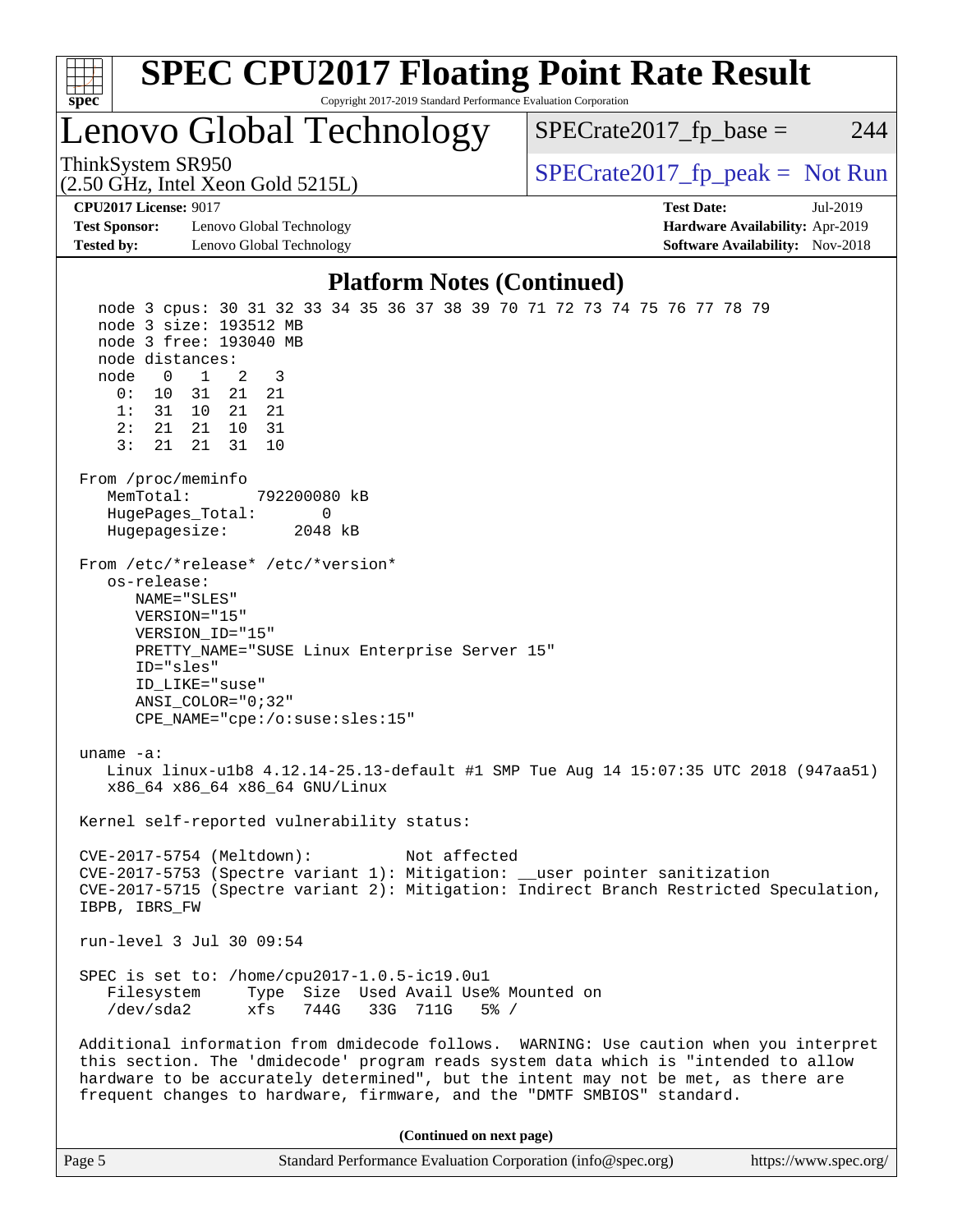

### Lenovo Global Technology

 $SPECTate2017<sub>fr</sub> base = 244$ 

(2.50 GHz, Intel Xeon Gold 5215L)

ThinkSystem SR950<br>  $SPECTI<sub>50</sub> CH<sub>5</sub> Intel Yeson Gold 5215I$   $SPECTI<sub>51</sub> Set 5215I$ 

**[Test Sponsor:](http://www.spec.org/auto/cpu2017/Docs/result-fields.html#TestSponsor)** Lenovo Global Technology **[Hardware Availability:](http://www.spec.org/auto/cpu2017/Docs/result-fields.html#HardwareAvailability)** Apr-2019 **[Tested by:](http://www.spec.org/auto/cpu2017/Docs/result-fields.html#Testedby)** Lenovo Global Technology **[Software Availability:](http://www.spec.org/auto/cpu2017/Docs/result-fields.html#SoftwareAvailability)** Nov-2018

**[CPU2017 License:](http://www.spec.org/auto/cpu2017/Docs/result-fields.html#CPU2017License)** 9017 **[Test Date:](http://www.spec.org/auto/cpu2017/Docs/result-fields.html#TestDate)** Jul-2019

#### **[Platform Notes \(Continued\)](http://www.spec.org/auto/cpu2017/Docs/result-fields.html#PlatformNotes)**

 BIOS Lenovo -[PSE121N-1.50]- 04/22/2019 Memory: 48x NO DIMM NO DIMM 48x Samsung M393A2K43CB2-CVF 16 GB 2 rank 2933, configured at 2666

(End of data from sysinfo program)

#### **[Compiler Version Notes](http://www.spec.org/auto/cpu2017/Docs/result-fields.html#CompilerVersionNotes)**

Page 6 Standard Performance Evaluation Corporation [\(info@spec.org\)](mailto:info@spec.org) <https://www.spec.org/> ============================================================================== CC 519.lbm\_r(base) 538.imagick\_r(base) 544.nab\_r(base) ------------------------------------------------------------------------------ Intel(R) C Intel(R) 64 Compiler for applications running on Intel(R) 64, Version 19.0.1.144 Build 20181018 Copyright (C) 1985-2018 Intel Corporation. All rights reserved. ------------------------------------------------------------------------------ ============================================================================== CXXC 508.namd  $r(base)$  510.parest  $r(base)$ ------------------------------------------------------------------------------ Intel(R) C++ Intel(R) 64 Compiler for applications running on Intel(R) 64, Version 19.0.1.144 Build 20181018 Copyright (C) 1985-2018 Intel Corporation. All rights reserved. ------------------------------------------------------------------------------ ============================================================================== CC 511.povray\_r(base) 526.blender\_r(base) ------------------------------------------------------------------------------ Intel(R)  $C++$  Intel(R) 64 Compiler for applications running on Intel(R) 64, Version 19.0.1.144 Build 20181018 Copyright (C) 1985-2018 Intel Corporation. All rights reserved. Intel(R) C Intel(R) 64 Compiler for applications running on Intel(R)  $64$ , Version 19.0.1.144 Build 20181018 Copyright (C) 1985-2018 Intel Corporation. All rights reserved. ------------------------------------------------------------------------------ ============================================================================== FC 507.cactuBSSN\_r(base) ------------------------------------------------------------------------------ Intel(R)  $C++$  Intel(R) 64 Compiler for applications running on Intel(R) 64, Version 19.0.1.144 Build 20181018 Copyright (C) 1985-2018 Intel Corporation. All rights reserved. Intel(R) C Intel(R) 64 Compiler for applications running on Intel(R)  $64$ , Version 19.0.1.144 Build 20181018 Copyright (C) 1985-2018 Intel Corporation. All rights reserved. Intel(R) Fortran Intel(R) 64 Compiler for applications running on Intel(R) **(Continued on next page)**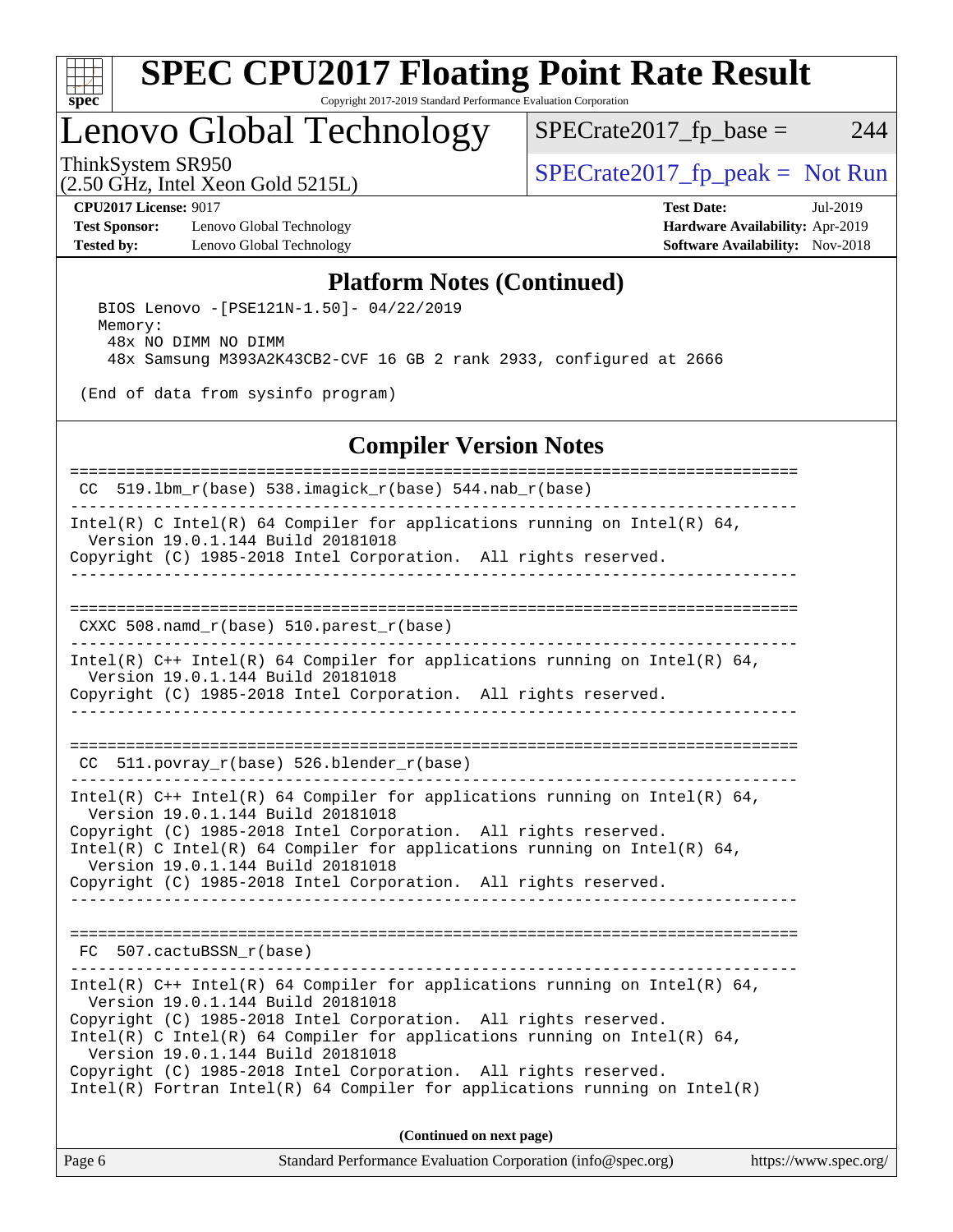| S.<br>De<br>ι. |  |  |  |  |
|----------------|--|--|--|--|

# **[SPEC CPU2017 Floating Point Rate Result](http://www.spec.org/auto/cpu2017/Docs/result-fields.html#SPECCPU2017FloatingPointRateResult)**

Copyright 2017-2019 Standard Performance Evaluation Corporation

### Lenovo Global Technology

ThinkSystem SR950<br>  $\begin{array}{r} \text{SPECrate2017\_fp\_peak = Not Run} \\ \text{SPECrate2017\_fp\_peak = Not Run} \end{array}$ 

 $SPECrate2017_fp\_base = 244$ 

|  |  | (2.50 GHz, Intel Xeon Gold 5215L) |
|--|--|-----------------------------------|

**[CPU2017 License:](http://www.spec.org/auto/cpu2017/Docs/result-fields.html#CPU2017License)** 9017 **[Test Date:](http://www.spec.org/auto/cpu2017/Docs/result-fields.html#TestDate)** Jul-2019 **[Test Sponsor:](http://www.spec.org/auto/cpu2017/Docs/result-fields.html#TestSponsor)** Lenovo Global Technology **[Hardware Availability:](http://www.spec.org/auto/cpu2017/Docs/result-fields.html#HardwareAvailability)** Apr-2019 **[Tested by:](http://www.spec.org/auto/cpu2017/Docs/result-fields.html#Testedby)** Lenovo Global Technology **[Software Availability:](http://www.spec.org/auto/cpu2017/Docs/result-fields.html#SoftwareAvailability)** Nov-2018

#### **[Compiler Version Notes \(Continued\)](http://www.spec.org/auto/cpu2017/Docs/result-fields.html#CompilerVersionNotes)**

| 64, Version 19.0.1.144 Build 20181018<br>Copyright (C) 1985-2018 Intel Corporation. All rights reserved.                                                                                                                                                                                                                                                                   |
|----------------------------------------------------------------------------------------------------------------------------------------------------------------------------------------------------------------------------------------------------------------------------------------------------------------------------------------------------------------------------|
| 503.bwaves $r(base)$ 549.fotonik3d $r(base)$ 554.roms $r(base)$<br>FC.                                                                                                                                                                                                                                                                                                     |
| Intel(R) Fortran Intel(R) 64 Compiler for applications running on Intel(R)<br>64, Version 19.0.1.144 Build 20181018<br>Copyright (C) 1985-2018 Intel Corporation. All rights reserved.                                                                                                                                                                                     |
| =============<br>======================<br>CC $521.$ wrf r(base) 527.cam4 r(base)                                                                                                                                                                                                                                                                                          |
| Intel(R) Fortran Intel(R) 64 Compiler for applications running on Intel(R)<br>64, Version 19.0.1.144 Build 20181018<br>Copyright (C) 1985-2018 Intel Corporation. All rights reserved.<br>Intel(R) C Intel(R) 64 Compiler for applications running on Intel(R) 64,<br>Version 19.0.1.144 Build 20181018<br>Copyright (C) 1985-2018 Intel Corporation. All rights reserved. |

### **[Base Compiler Invocation](http://www.spec.org/auto/cpu2017/Docs/result-fields.html#BaseCompilerInvocation)**

[C benchmarks](http://www.spec.org/auto/cpu2017/Docs/result-fields.html#Cbenchmarks): [icc -m64 -std=c11](http://www.spec.org/cpu2017/results/res2019q3/cpu2017-20190805-16653.flags.html#user_CCbase_intel_icc_64bit_c11_33ee0cdaae7deeeab2a9725423ba97205ce30f63b9926c2519791662299b76a0318f32ddfffdc46587804de3178b4f9328c46fa7c2b0cd779d7a61945c91cd35)

[C++ benchmarks:](http://www.spec.org/auto/cpu2017/Docs/result-fields.html#CXXbenchmarks) [icpc -m64](http://www.spec.org/cpu2017/results/res2019q3/cpu2017-20190805-16653.flags.html#user_CXXbase_intel_icpc_64bit_4ecb2543ae3f1412ef961e0650ca070fec7b7afdcd6ed48761b84423119d1bf6bdf5cad15b44d48e7256388bc77273b966e5eb805aefd121eb22e9299b2ec9d9)

[Fortran benchmarks](http://www.spec.org/auto/cpu2017/Docs/result-fields.html#Fortranbenchmarks): [ifort -m64](http://www.spec.org/cpu2017/results/res2019q3/cpu2017-20190805-16653.flags.html#user_FCbase_intel_ifort_64bit_24f2bb282fbaeffd6157abe4f878425411749daecae9a33200eee2bee2fe76f3b89351d69a8130dd5949958ce389cf37ff59a95e7a40d588e8d3a57e0c3fd751)

[Benchmarks using both Fortran and C](http://www.spec.org/auto/cpu2017/Docs/result-fields.html#BenchmarksusingbothFortranandC): [ifort -m64](http://www.spec.org/cpu2017/results/res2019q3/cpu2017-20190805-16653.flags.html#user_CC_FCbase_intel_ifort_64bit_24f2bb282fbaeffd6157abe4f878425411749daecae9a33200eee2bee2fe76f3b89351d69a8130dd5949958ce389cf37ff59a95e7a40d588e8d3a57e0c3fd751) [icc -m64 -std=c11](http://www.spec.org/cpu2017/results/res2019q3/cpu2017-20190805-16653.flags.html#user_CC_FCbase_intel_icc_64bit_c11_33ee0cdaae7deeeab2a9725423ba97205ce30f63b9926c2519791662299b76a0318f32ddfffdc46587804de3178b4f9328c46fa7c2b0cd779d7a61945c91cd35)

[Benchmarks using both C and C++](http://www.spec.org/auto/cpu2017/Docs/result-fields.html#BenchmarksusingbothCandCXX): [icpc -m64](http://www.spec.org/cpu2017/results/res2019q3/cpu2017-20190805-16653.flags.html#user_CC_CXXbase_intel_icpc_64bit_4ecb2543ae3f1412ef961e0650ca070fec7b7afdcd6ed48761b84423119d1bf6bdf5cad15b44d48e7256388bc77273b966e5eb805aefd121eb22e9299b2ec9d9) [icc -m64 -std=c11](http://www.spec.org/cpu2017/results/res2019q3/cpu2017-20190805-16653.flags.html#user_CC_CXXbase_intel_icc_64bit_c11_33ee0cdaae7deeeab2a9725423ba97205ce30f63b9926c2519791662299b76a0318f32ddfffdc46587804de3178b4f9328c46fa7c2b0cd779d7a61945c91cd35)

[Benchmarks using Fortran, C, and C++:](http://www.spec.org/auto/cpu2017/Docs/result-fields.html#BenchmarksusingFortranCandCXX) [icpc -m64](http://www.spec.org/cpu2017/results/res2019q3/cpu2017-20190805-16653.flags.html#user_CC_CXX_FCbase_intel_icpc_64bit_4ecb2543ae3f1412ef961e0650ca070fec7b7afdcd6ed48761b84423119d1bf6bdf5cad15b44d48e7256388bc77273b966e5eb805aefd121eb22e9299b2ec9d9) [icc -m64 -std=c11](http://www.spec.org/cpu2017/results/res2019q3/cpu2017-20190805-16653.flags.html#user_CC_CXX_FCbase_intel_icc_64bit_c11_33ee0cdaae7deeeab2a9725423ba97205ce30f63b9926c2519791662299b76a0318f32ddfffdc46587804de3178b4f9328c46fa7c2b0cd779d7a61945c91cd35) [ifort -m64](http://www.spec.org/cpu2017/results/res2019q3/cpu2017-20190805-16653.flags.html#user_CC_CXX_FCbase_intel_ifort_64bit_24f2bb282fbaeffd6157abe4f878425411749daecae9a33200eee2bee2fe76f3b89351d69a8130dd5949958ce389cf37ff59a95e7a40d588e8d3a57e0c3fd751)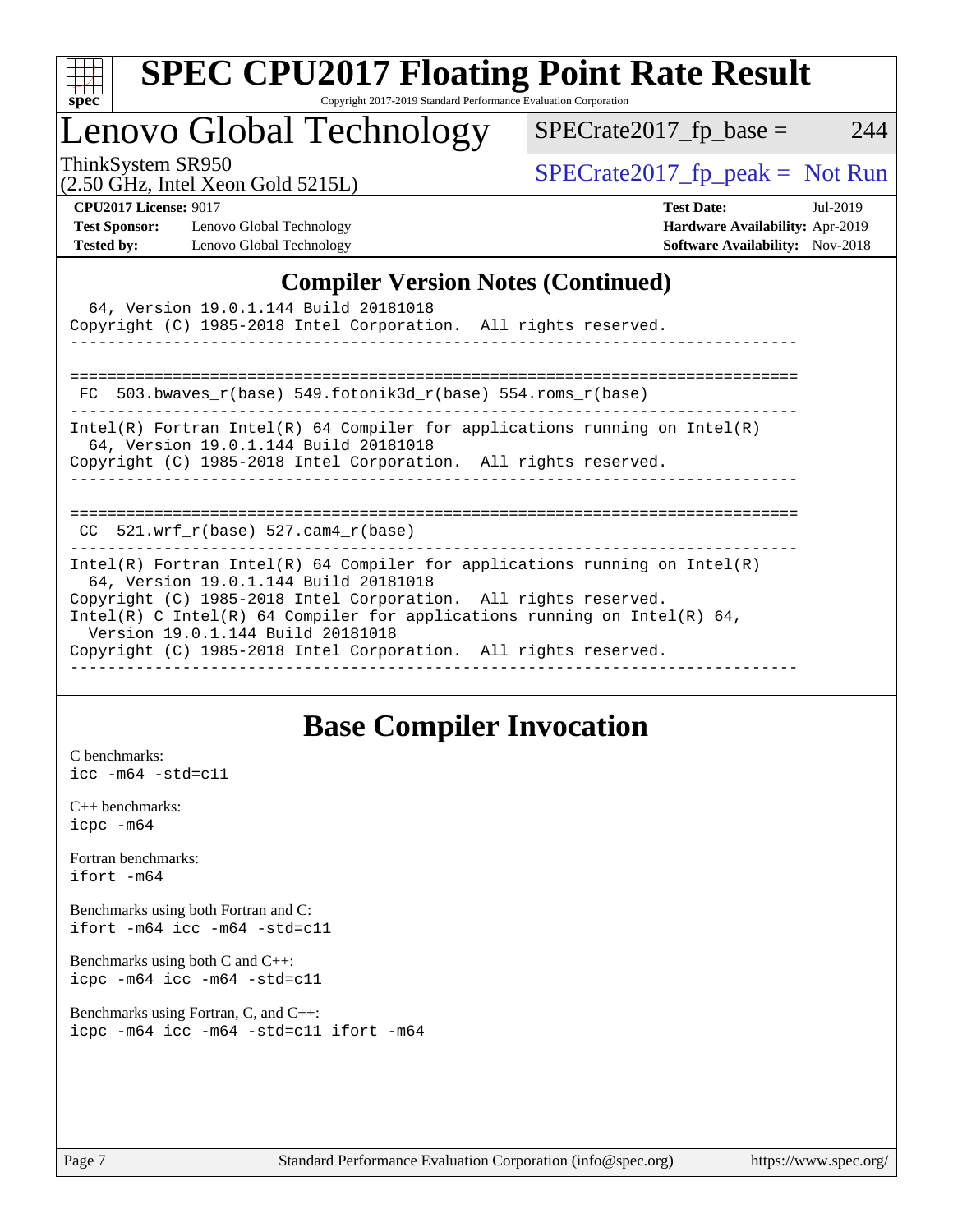

### Lenovo Global Technology

(2.50 GHz, Intel Xeon Gold 5215L)

ThinkSystem SR950<br>  $S$ PECrate2017\_fp\_peak = Not Run

 $SPECTate2017<sub>fr</sub> base = 244$ 

**[Test Sponsor:](http://www.spec.org/auto/cpu2017/Docs/result-fields.html#TestSponsor)** Lenovo Global Technology **[Hardware Availability:](http://www.spec.org/auto/cpu2017/Docs/result-fields.html#HardwareAvailability)** Apr-2019 **[Tested by:](http://www.spec.org/auto/cpu2017/Docs/result-fields.html#Testedby)** Lenovo Global Technology **[Software Availability:](http://www.spec.org/auto/cpu2017/Docs/result-fields.html#SoftwareAvailability)** Nov-2018

**[CPU2017 License:](http://www.spec.org/auto/cpu2017/Docs/result-fields.html#CPU2017License)** 9017 **[Test Date:](http://www.spec.org/auto/cpu2017/Docs/result-fields.html#TestDate)** Jul-2019

### **[Base Portability Flags](http://www.spec.org/auto/cpu2017/Docs/result-fields.html#BasePortabilityFlags)**

 503.bwaves\_r: [-DSPEC\\_LP64](http://www.spec.org/cpu2017/results/res2019q3/cpu2017-20190805-16653.flags.html#suite_basePORTABILITY503_bwaves_r_DSPEC_LP64) 507.cactuBSSN\_r: [-DSPEC\\_LP64](http://www.spec.org/cpu2017/results/res2019q3/cpu2017-20190805-16653.flags.html#suite_basePORTABILITY507_cactuBSSN_r_DSPEC_LP64) 508.namd\_r: [-DSPEC\\_LP64](http://www.spec.org/cpu2017/results/res2019q3/cpu2017-20190805-16653.flags.html#suite_basePORTABILITY508_namd_r_DSPEC_LP64) 510.parest\_r: [-DSPEC\\_LP64](http://www.spec.org/cpu2017/results/res2019q3/cpu2017-20190805-16653.flags.html#suite_basePORTABILITY510_parest_r_DSPEC_LP64) 511.povray\_r: [-DSPEC\\_LP64](http://www.spec.org/cpu2017/results/res2019q3/cpu2017-20190805-16653.flags.html#suite_basePORTABILITY511_povray_r_DSPEC_LP64) 519.lbm\_r: [-DSPEC\\_LP64](http://www.spec.org/cpu2017/results/res2019q3/cpu2017-20190805-16653.flags.html#suite_basePORTABILITY519_lbm_r_DSPEC_LP64) 521.wrf\_r: [-DSPEC\\_LP64](http://www.spec.org/cpu2017/results/res2019q3/cpu2017-20190805-16653.flags.html#suite_basePORTABILITY521_wrf_r_DSPEC_LP64) [-DSPEC\\_CASE\\_FLAG](http://www.spec.org/cpu2017/results/res2019q3/cpu2017-20190805-16653.flags.html#b521.wrf_r_baseCPORTABILITY_DSPEC_CASE_FLAG) [-convert big\\_endian](http://www.spec.org/cpu2017/results/res2019q3/cpu2017-20190805-16653.flags.html#user_baseFPORTABILITY521_wrf_r_convert_big_endian_c3194028bc08c63ac5d04de18c48ce6d347e4e562e8892b8bdbdc0214820426deb8554edfa529a3fb25a586e65a3d812c835984020483e7e73212c4d31a38223) 526.blender\_r: [-DSPEC\\_LP64](http://www.spec.org/cpu2017/results/res2019q3/cpu2017-20190805-16653.flags.html#suite_basePORTABILITY526_blender_r_DSPEC_LP64) [-DSPEC\\_LINUX](http://www.spec.org/cpu2017/results/res2019q3/cpu2017-20190805-16653.flags.html#b526.blender_r_baseCPORTABILITY_DSPEC_LINUX) [-funsigned-char](http://www.spec.org/cpu2017/results/res2019q3/cpu2017-20190805-16653.flags.html#user_baseCPORTABILITY526_blender_r_force_uchar_40c60f00ab013830e2dd6774aeded3ff59883ba5a1fc5fc14077f794d777847726e2a5858cbc7672e36e1b067e7e5c1d9a74f7176df07886a243d7cc18edfe67) 527.cam4\_r: [-DSPEC\\_LP64](http://www.spec.org/cpu2017/results/res2019q3/cpu2017-20190805-16653.flags.html#suite_basePORTABILITY527_cam4_r_DSPEC_LP64) [-DSPEC\\_CASE\\_FLAG](http://www.spec.org/cpu2017/results/res2019q3/cpu2017-20190805-16653.flags.html#b527.cam4_r_baseCPORTABILITY_DSPEC_CASE_FLAG) 538.imagick\_r: [-DSPEC\\_LP64](http://www.spec.org/cpu2017/results/res2019q3/cpu2017-20190805-16653.flags.html#suite_basePORTABILITY538_imagick_r_DSPEC_LP64) 544.nab\_r: [-DSPEC\\_LP64](http://www.spec.org/cpu2017/results/res2019q3/cpu2017-20190805-16653.flags.html#suite_basePORTABILITY544_nab_r_DSPEC_LP64) 549.fotonik3d\_r: [-DSPEC\\_LP64](http://www.spec.org/cpu2017/results/res2019q3/cpu2017-20190805-16653.flags.html#suite_basePORTABILITY549_fotonik3d_r_DSPEC_LP64) 554.roms\_r: [-DSPEC\\_LP64](http://www.spec.org/cpu2017/results/res2019q3/cpu2017-20190805-16653.flags.html#suite_basePORTABILITY554_roms_r_DSPEC_LP64)

**[Base Optimization Flags](http://www.spec.org/auto/cpu2017/Docs/result-fields.html#BaseOptimizationFlags)**

[C benchmarks](http://www.spec.org/auto/cpu2017/Docs/result-fields.html#Cbenchmarks):

[-xCORE-AVX2](http://www.spec.org/cpu2017/results/res2019q3/cpu2017-20190805-16653.flags.html#user_CCbase_f-xCORE-AVX2) [-ipo](http://www.spec.org/cpu2017/results/res2019q3/cpu2017-20190805-16653.flags.html#user_CCbase_f-ipo) [-O3](http://www.spec.org/cpu2017/results/res2019q3/cpu2017-20190805-16653.flags.html#user_CCbase_f-O3) [-no-prec-div](http://www.spec.org/cpu2017/results/res2019q3/cpu2017-20190805-16653.flags.html#user_CCbase_f-no-prec-div) [-qopt-prefetch](http://www.spec.org/cpu2017/results/res2019q3/cpu2017-20190805-16653.flags.html#user_CCbase_f-qopt-prefetch) [-ffinite-math-only](http://www.spec.org/cpu2017/results/res2019q3/cpu2017-20190805-16653.flags.html#user_CCbase_f_finite_math_only_cb91587bd2077682c4b38af759c288ed7c732db004271a9512da14a4f8007909a5f1427ecbf1a0fb78ff2a814402c6114ac565ca162485bbcae155b5e4258871) [-qopt-mem-layout-trans=4](http://www.spec.org/cpu2017/results/res2019q3/cpu2017-20190805-16653.flags.html#user_CCbase_f-qopt-mem-layout-trans_fa39e755916c150a61361b7846f310bcdf6f04e385ef281cadf3647acec3f0ae266d1a1d22d972a7087a248fd4e6ca390a3634700869573d231a252c784941a8) [C++ benchmarks:](http://www.spec.org/auto/cpu2017/Docs/result-fields.html#CXXbenchmarks) [-xCORE-AVX2](http://www.spec.org/cpu2017/results/res2019q3/cpu2017-20190805-16653.flags.html#user_CXXbase_f-xCORE-AVX2) [-ipo](http://www.spec.org/cpu2017/results/res2019q3/cpu2017-20190805-16653.flags.html#user_CXXbase_f-ipo) [-O3](http://www.spec.org/cpu2017/results/res2019q3/cpu2017-20190805-16653.flags.html#user_CXXbase_f-O3) [-no-prec-div](http://www.spec.org/cpu2017/results/res2019q3/cpu2017-20190805-16653.flags.html#user_CXXbase_f-no-prec-div) [-qopt-prefetch](http://www.spec.org/cpu2017/results/res2019q3/cpu2017-20190805-16653.flags.html#user_CXXbase_f-qopt-prefetch) [-ffinite-math-only](http://www.spec.org/cpu2017/results/res2019q3/cpu2017-20190805-16653.flags.html#user_CXXbase_f_finite_math_only_cb91587bd2077682c4b38af759c288ed7c732db004271a9512da14a4f8007909a5f1427ecbf1a0fb78ff2a814402c6114ac565ca162485bbcae155b5e4258871) [-qopt-mem-layout-trans=4](http://www.spec.org/cpu2017/results/res2019q3/cpu2017-20190805-16653.flags.html#user_CXXbase_f-qopt-mem-layout-trans_fa39e755916c150a61361b7846f310bcdf6f04e385ef281cadf3647acec3f0ae266d1a1d22d972a7087a248fd4e6ca390a3634700869573d231a252c784941a8) [Fortran benchmarks](http://www.spec.org/auto/cpu2017/Docs/result-fields.html#Fortranbenchmarks): [-xCORE-AVX2](http://www.spec.org/cpu2017/results/res2019q3/cpu2017-20190805-16653.flags.html#user_FCbase_f-xCORE-AVX2) [-ipo](http://www.spec.org/cpu2017/results/res2019q3/cpu2017-20190805-16653.flags.html#user_FCbase_f-ipo) [-O3](http://www.spec.org/cpu2017/results/res2019q3/cpu2017-20190805-16653.flags.html#user_FCbase_f-O3) [-no-prec-div](http://www.spec.org/cpu2017/results/res2019q3/cpu2017-20190805-16653.flags.html#user_FCbase_f-no-prec-div) [-qopt-prefetch](http://www.spec.org/cpu2017/results/res2019q3/cpu2017-20190805-16653.flags.html#user_FCbase_f-qopt-prefetch) [-ffinite-math-only](http://www.spec.org/cpu2017/results/res2019q3/cpu2017-20190805-16653.flags.html#user_FCbase_f_finite_math_only_cb91587bd2077682c4b38af759c288ed7c732db004271a9512da14a4f8007909a5f1427ecbf1a0fb78ff2a814402c6114ac565ca162485bbcae155b5e4258871) [-qopt-mem-layout-trans=4](http://www.spec.org/cpu2017/results/res2019q3/cpu2017-20190805-16653.flags.html#user_FCbase_f-qopt-mem-layout-trans_fa39e755916c150a61361b7846f310bcdf6f04e385ef281cadf3647acec3f0ae266d1a1d22d972a7087a248fd4e6ca390a3634700869573d231a252c784941a8) [-auto](http://www.spec.org/cpu2017/results/res2019q3/cpu2017-20190805-16653.flags.html#user_FCbase_f-auto) [-nostandard-realloc-lhs](http://www.spec.org/cpu2017/results/res2019q3/cpu2017-20190805-16653.flags.html#user_FCbase_f_2003_std_realloc_82b4557e90729c0f113870c07e44d33d6f5a304b4f63d4c15d2d0f1fab99f5daaed73bdb9275d9ae411527f28b936061aa8b9c8f2d63842963b95c9dd6426b8a) [-align array32byte](http://www.spec.org/cpu2017/results/res2019q3/cpu2017-20190805-16653.flags.html#user_FCbase_align_array32byte_b982fe038af199962ba9a80c053b8342c548c85b40b8e86eb3cc33dee0d7986a4af373ac2d51c3f7cf710a18d62fdce2948f201cd044323541f22fc0fffc51b6) [Benchmarks using both Fortran and C](http://www.spec.org/auto/cpu2017/Docs/result-fields.html#BenchmarksusingbothFortranandC): [-xCORE-AVX2](http://www.spec.org/cpu2017/results/res2019q3/cpu2017-20190805-16653.flags.html#user_CC_FCbase_f-xCORE-AVX2) [-ipo](http://www.spec.org/cpu2017/results/res2019q3/cpu2017-20190805-16653.flags.html#user_CC_FCbase_f-ipo) [-O3](http://www.spec.org/cpu2017/results/res2019q3/cpu2017-20190805-16653.flags.html#user_CC_FCbase_f-O3) [-no-prec-div](http://www.spec.org/cpu2017/results/res2019q3/cpu2017-20190805-16653.flags.html#user_CC_FCbase_f-no-prec-div) [-qopt-prefetch](http://www.spec.org/cpu2017/results/res2019q3/cpu2017-20190805-16653.flags.html#user_CC_FCbase_f-qopt-prefetch) [-ffinite-math-only](http://www.spec.org/cpu2017/results/res2019q3/cpu2017-20190805-16653.flags.html#user_CC_FCbase_f_finite_math_only_cb91587bd2077682c4b38af759c288ed7c732db004271a9512da14a4f8007909a5f1427ecbf1a0fb78ff2a814402c6114ac565ca162485bbcae155b5e4258871) [-qopt-mem-layout-trans=4](http://www.spec.org/cpu2017/results/res2019q3/cpu2017-20190805-16653.flags.html#user_CC_FCbase_f-qopt-mem-layout-trans_fa39e755916c150a61361b7846f310bcdf6f04e385ef281cadf3647acec3f0ae266d1a1d22d972a7087a248fd4e6ca390a3634700869573d231a252c784941a8) [-auto](http://www.spec.org/cpu2017/results/res2019q3/cpu2017-20190805-16653.flags.html#user_CC_FCbase_f-auto) [-nostandard-realloc-lhs](http://www.spec.org/cpu2017/results/res2019q3/cpu2017-20190805-16653.flags.html#user_CC_FCbase_f_2003_std_realloc_82b4557e90729c0f113870c07e44d33d6f5a304b4f63d4c15d2d0f1fab99f5daaed73bdb9275d9ae411527f28b936061aa8b9c8f2d63842963b95c9dd6426b8a) [-align array32byte](http://www.spec.org/cpu2017/results/res2019q3/cpu2017-20190805-16653.flags.html#user_CC_FCbase_align_array32byte_b982fe038af199962ba9a80c053b8342c548c85b40b8e86eb3cc33dee0d7986a4af373ac2d51c3f7cf710a18d62fdce2948f201cd044323541f22fc0fffc51b6) [Benchmarks using both C and C++](http://www.spec.org/auto/cpu2017/Docs/result-fields.html#BenchmarksusingbothCandCXX): [-xCORE-AVX2](http://www.spec.org/cpu2017/results/res2019q3/cpu2017-20190805-16653.flags.html#user_CC_CXXbase_f-xCORE-AVX2) [-ipo](http://www.spec.org/cpu2017/results/res2019q3/cpu2017-20190805-16653.flags.html#user_CC_CXXbase_f-ipo) [-O3](http://www.spec.org/cpu2017/results/res2019q3/cpu2017-20190805-16653.flags.html#user_CC_CXXbase_f-O3) [-no-prec-div](http://www.spec.org/cpu2017/results/res2019q3/cpu2017-20190805-16653.flags.html#user_CC_CXXbase_f-no-prec-div) [-qopt-prefetch](http://www.spec.org/cpu2017/results/res2019q3/cpu2017-20190805-16653.flags.html#user_CC_CXXbase_f-qopt-prefetch) [-ffinite-math-only](http://www.spec.org/cpu2017/results/res2019q3/cpu2017-20190805-16653.flags.html#user_CC_CXXbase_f_finite_math_only_cb91587bd2077682c4b38af759c288ed7c732db004271a9512da14a4f8007909a5f1427ecbf1a0fb78ff2a814402c6114ac565ca162485bbcae155b5e4258871) [-qopt-mem-layout-trans=4](http://www.spec.org/cpu2017/results/res2019q3/cpu2017-20190805-16653.flags.html#user_CC_CXXbase_f-qopt-mem-layout-trans_fa39e755916c150a61361b7846f310bcdf6f04e385ef281cadf3647acec3f0ae266d1a1d22d972a7087a248fd4e6ca390a3634700869573d231a252c784941a8) [Benchmarks using Fortran, C, and C++:](http://www.spec.org/auto/cpu2017/Docs/result-fields.html#BenchmarksusingFortranCandCXX) [-xCORE-AVX2](http://www.spec.org/cpu2017/results/res2019q3/cpu2017-20190805-16653.flags.html#user_CC_CXX_FCbase_f-xCORE-AVX2) [-ipo](http://www.spec.org/cpu2017/results/res2019q3/cpu2017-20190805-16653.flags.html#user_CC_CXX_FCbase_f-ipo) [-O3](http://www.spec.org/cpu2017/results/res2019q3/cpu2017-20190805-16653.flags.html#user_CC_CXX_FCbase_f-O3) [-no-prec-div](http://www.spec.org/cpu2017/results/res2019q3/cpu2017-20190805-16653.flags.html#user_CC_CXX_FCbase_f-no-prec-div) [-qopt-prefetch](http://www.spec.org/cpu2017/results/res2019q3/cpu2017-20190805-16653.flags.html#user_CC_CXX_FCbase_f-qopt-prefetch) [-ffinite-math-only](http://www.spec.org/cpu2017/results/res2019q3/cpu2017-20190805-16653.flags.html#user_CC_CXX_FCbase_f_finite_math_only_cb91587bd2077682c4b38af759c288ed7c732db004271a9512da14a4f8007909a5f1427ecbf1a0fb78ff2a814402c6114ac565ca162485bbcae155b5e4258871) [-qopt-mem-layout-trans=4](http://www.spec.org/cpu2017/results/res2019q3/cpu2017-20190805-16653.flags.html#user_CC_CXX_FCbase_f-qopt-mem-layout-trans_fa39e755916c150a61361b7846f310bcdf6f04e385ef281cadf3647acec3f0ae266d1a1d22d972a7087a248fd4e6ca390a3634700869573d231a252c784941a8) [-auto](http://www.spec.org/cpu2017/results/res2019q3/cpu2017-20190805-16653.flags.html#user_CC_CXX_FCbase_f-auto) [-nostandard-realloc-lhs](http://www.spec.org/cpu2017/results/res2019q3/cpu2017-20190805-16653.flags.html#user_CC_CXX_FCbase_f_2003_std_realloc_82b4557e90729c0f113870c07e44d33d6f5a304b4f63d4c15d2d0f1fab99f5daaed73bdb9275d9ae411527f28b936061aa8b9c8f2d63842963b95c9dd6426b8a) [-align array32byte](http://www.spec.org/cpu2017/results/res2019q3/cpu2017-20190805-16653.flags.html#user_CC_CXX_FCbase_align_array32byte_b982fe038af199962ba9a80c053b8342c548c85b40b8e86eb3cc33dee0d7986a4af373ac2d51c3f7cf710a18d62fdce2948f201cd044323541f22fc0fffc51b6)